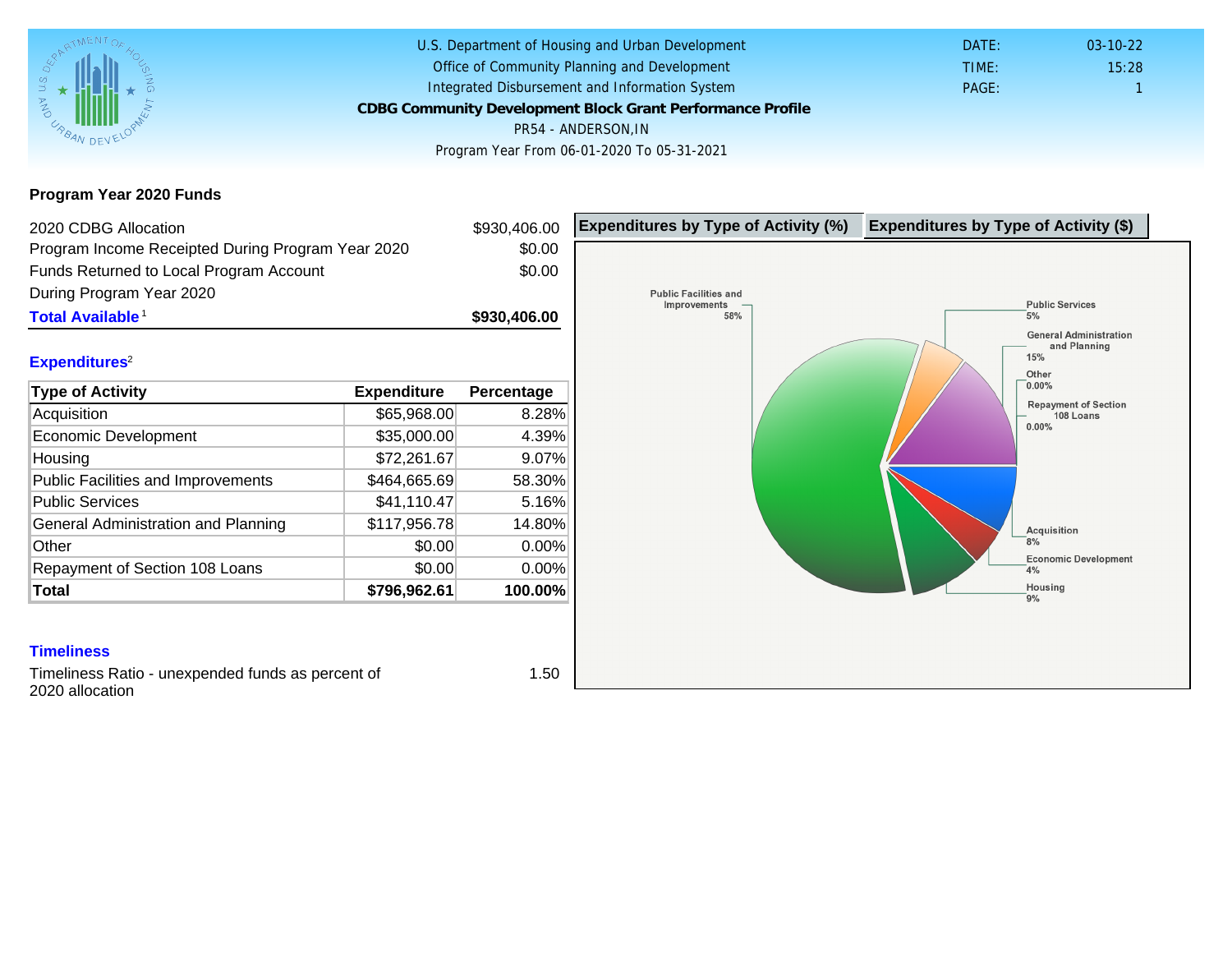### Program Targeting

| 1 - Percentage of Expenditures Assisting Low-<br>and Moderate-Income Persons and Households<br>Either Directly or On an Area Basis <sup>3</sup>                                                                              | 100.00%  |
|------------------------------------------------------------------------------------------------------------------------------------------------------------------------------------------------------------------------------|----------|
| 2 - Percentage of Expenditures That Benefit<br>Low/Mod Income Areas                                                                                                                                                          | 85.50%   |
| 3 - Percentage of Expenditures That Aid in The<br>Prevention or Elimination of Slum or Blight                                                                                                                                | 0.00%    |
| 4 - Percentage of Expenditures Addressing<br><b>Urgent Needs</b>                                                                                                                                                             | $0.00\%$ |
| 5-Funds Expended in Neighborhood<br>(Community For State) Revitalization Strategy<br>Areas and by Community Development<br>Financial Institution.<br>6-Percentage of Funds Expended in<br>Neighborhood (Community For State) | \$0.00   |
| Revitalization Strategy Areas and by Community<br>Development Financial Institution                                                                                                                                          | $0.00\%$ |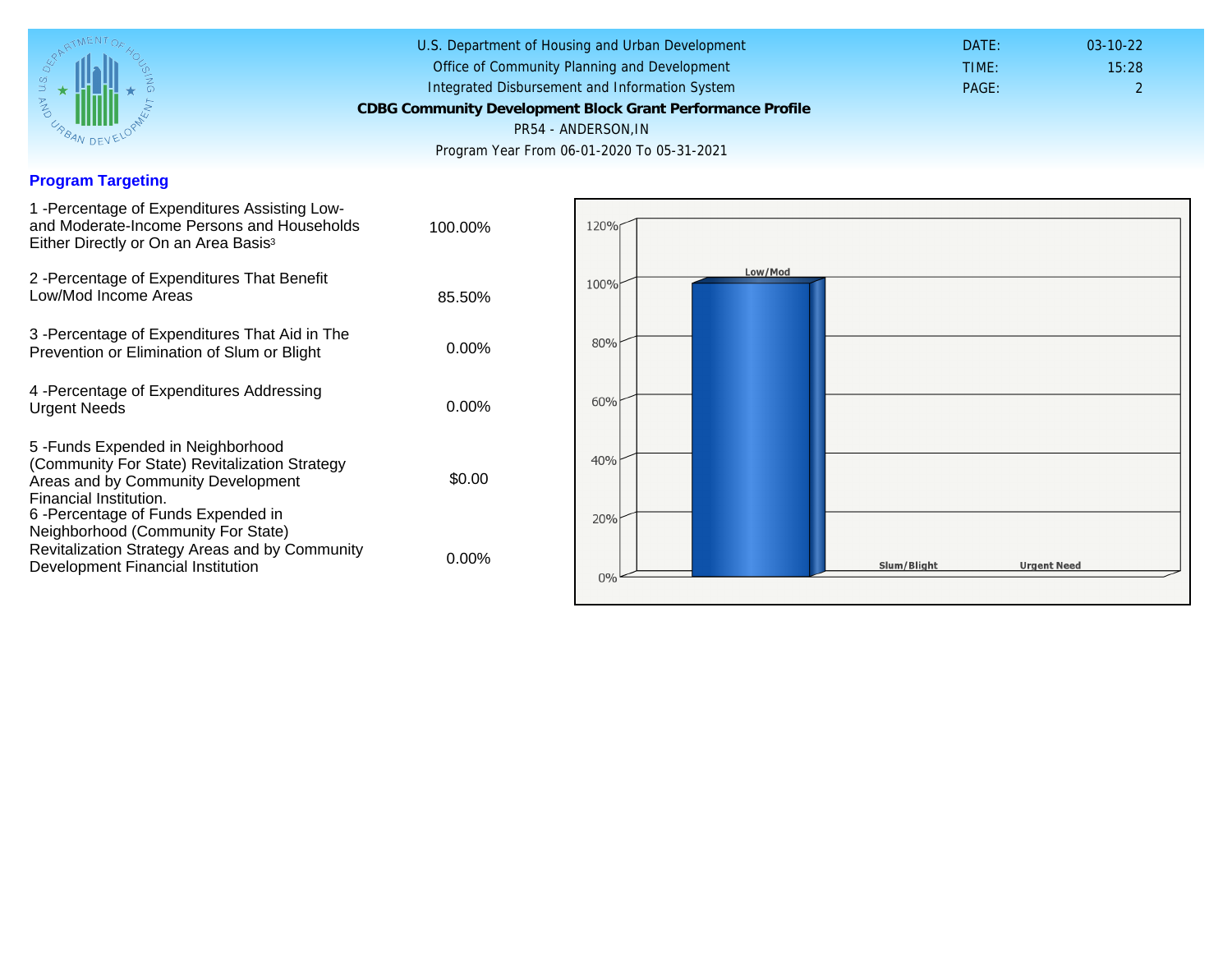# CDBG Beneficiaries by Racial/Ethnic Category <sup>4</sup>

| Race                                              | Total    | Hispanic |
|---------------------------------------------------|----------|----------|
| White                                             | 63.79%   | $0.00\%$ |
| Black/African American                            | 34.48%   | $0.00\%$ |
| Asian                                             | $0.00\%$ | $0.00\%$ |
| American Indian/Alaskan Native                    | 0.00%    | $0.00\%$ |
| lNative Hawaiian/Other Pacific Islander           | 1.72%    | $0.00\%$ |
| American Indian/Alaskan Native & White            | 0.00%    | $0.00\%$ |
| Asian & White                                     | 0.00%    | 0.00%    |
| Black/African American & White                    | $0.00\%$ | $0.00\%$ |
| Amer. Indian/Alaskan Native & Black/African Amer. | $0.00\%$ | $0.00\%$ |
| <b>Other multi-racial</b>                         | 0.00%    | $0.00\%$ |
| Asian/Pacific Islander (valid until 03-31-04)     | $0.00\%$ | $0.00\%$ |
| Hispanic (valid until 03-31-04)                   | $0.00\%$ | 0.00%    |

#### Income of CDBG Beneficiaries

| Income Level                          | Percentage |
|---------------------------------------|------------|
| Extremely Low Income (<=30%)          | 82.76%     |
| Low Income (30-50%)                   | 13.79%     |
| Moderate Income (50-80%)              | 3.45%      |
| Total Low and Moderate Income (<=80%) | 100.00%    |
| Non Low and Moderate Income (>80%)    | $0.00\%$   |